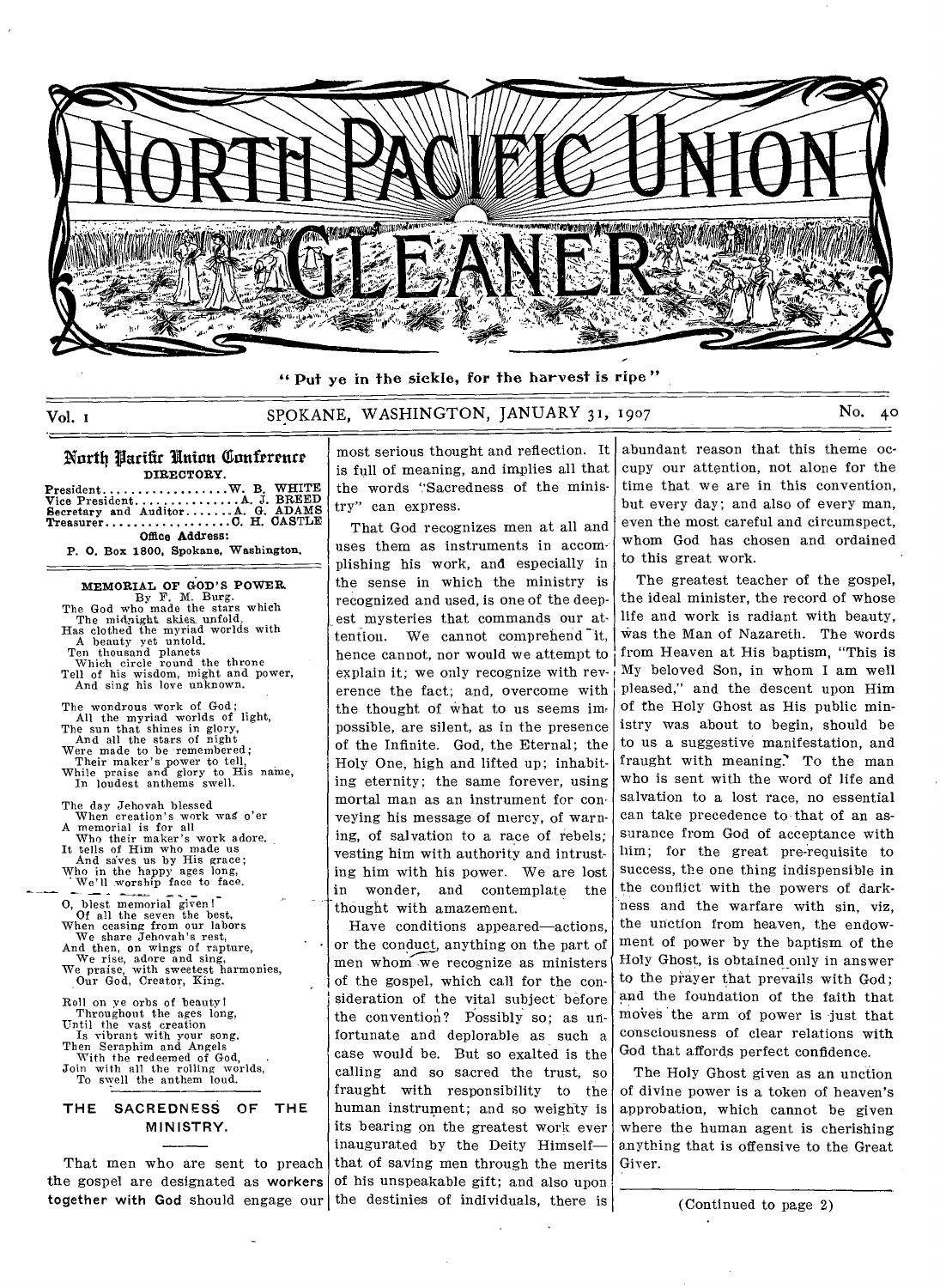# North Parific Union Cleaner

PUBLISHED WEEKLY

BY THE NORTH PACIFIC UNION CONFERENCE OF SEVENTH-DAY ADVENTISTS.

Office: 221-222 Temple Court, Spokane, Wash.

Subscription price, 50c a year.

EDITOR - - - A. G. ADAMS

Editorial Committee:<br>W. B. White F. M. Burg M. E. Cady **W. B.** White F. M. Burg M. E. Cady A. J. Breed

Entered as second-class matter August 8, 1906, at the postoffice at Spokane, Washing-ton, under the Act of Congress of March 3, 1879.

#### **1S YOUR CHURCH IN THE LIST?**

List of churches in which every Sabbathkeeping family take the Review and Herald.

| MT. VERNON. | WASHINGTON        |
|-------------|-------------------|
| OLYMPIA,    | <b>WASHINGTON</b> |
| KENT.       | <b>WASHINGTON</b> |
|             |                   |

#### (Continued from page 1)

Our Saviour, the model teacher in things of God, was no less approved by the manifestation of the Holy Spirit in wonder-working that he was by the voice at his baptism and in the mount of transfiguration: "Ye men of Israel, hear these words: Jesus of Nazareth, a man approved of God among you by miracles and wonders and signs, which God did by him in the midst of you, as ye yourselves also know." Acts 2:22.

This exhibition of power by the Holy Spirit attending the human agent was intended to be a characteristic accompaniment of genuine gospel effort from then till now, and even till the end. In giving his apostles the command to go and preach the word of life to all nations, the Saviour referred to the fullness of power with which<br>he was possessed: "All power is he was possessed: given unto me in heaven and in earth. Go ye, therefore, and teach all nations." Matt. 28:18, 19. Matt. 28:18, 19.

This subject of divine power in the -gospel ministry, its imperative need and how to obtain it, might be dwelt mpon at much greater length in this connection; but since the subject is to be presented by another. I pass it here, having said this much to the end of emphasizing the one vital pre-requisite —an unobstructed line of communication between the human agent and God by freedom from sin, and a complete consecration, dedication, sanctification of life and all to him who has reposed sach a sacred and responsible trust in us.

All this is pre-eminently pertinent to the subject of this paper, The Secredness of the Ministry.

I can present nothing better in this connection than the following from the Holy Spirit: "The same Bible that contains the privileges of God's people, and his promises to them, sets forth also the sacred duties and solemn obligations of the shepherd who has charge of the flock of God. By comparing the living preacher with the divine picture, all may see whether he has credentials from heaven—likeness of character to him who is the Chief Shepherd. God designs that the teacher of the Bible should in his character and home life be an illustration of the principles of truth which he is teaching to his fellow men.

What a man is has greater influence than what he says. The quiet, consistent, godly life is a living epistle, known and read of all men. True character is not something shaped from without, or put on; but it is something radiating from within. If true goodness, purity, meekness, lowliness and equity are in the heart, the fact will be manifest in the character; and such a character is full of power.

In order for a man to become a successful minister, something more than book knowledge is essential. The laborer for souls needs integrity, intelligence, industry, energy, and tact. All these are highly essential for the success of a minister of Christ. No man can be inferior with these qualifications, but he will have a commanding influence. Unless the laborer in God's cause can gain the confidence of those for whom he is laboring, he can do but little good.

You must show in your family that kindly consideration that tenderness, love, gentleness, noble forbearance, and true courtesy, that is becoming to the head of a family. before you can make a success of winning souls to Christ." Gospel Workers, pp. 243. 244.

How strongly is emphasized in this quotation the primary prerequisites to success in God's work—a likeness in life and character to the Perfect Man. The natural effect upon the efforts

of the human agent and upon those who come under his influence is forcefully set forth in the following: "A powerful discourse delivered from the desk may affect minds; but a little imprudence on the part of the minister out of the pulpit, a lack of gravity of speech and true godliness, will counteract his influence, and do away with the good impression made by him. The converts will be his; in many instances they will seek to rise no higher than their preacher.. There will be in them no thorough heart work. They are not converted to God. The work is superficial, and their influence will be an injury to those who are really seeking the Lord."—G. W., p. 251.

All this danger would be obviated did the servant of God appreciate the value of a circumspect bearing both in and out of the pulpit.

Notice the following suggestive instruction in this connection:

"The Christian minister should never enter the desk until he has first sought God in his closet, and has come into close connection with Him." —G. W., p. 42. And the following is as much to the point:

"Just in proportion as the speaker appreciates the divine presence, and honors and trusts the power of God, just in this proportion does he become mighty through God."—Special Testimony for Ministers.

A sure cure for whatever of questionable conduct that may be exhibited by the minister in or out of the pulpit is an adequate appreciation of the worth of a soul. With this burden resting upon him no man can deviate from what he knows to be consistent with a trust so sacred as to be sent with the words of eternal fife to men under condemnation for sin, and doomed to certain and inevitable death unless they repent.

A soul lost! Rather would the Son of God have left forever his royal throne and the glories of heaven, than that a single son of Adam have been left to drink the cup of justice and die the eternal death. He took the cup and drank it to its dregs, the while great drops of blood dropping from his brow; so intense the agony of his soul. Thus the debt is paid for the whole world: None so guilty but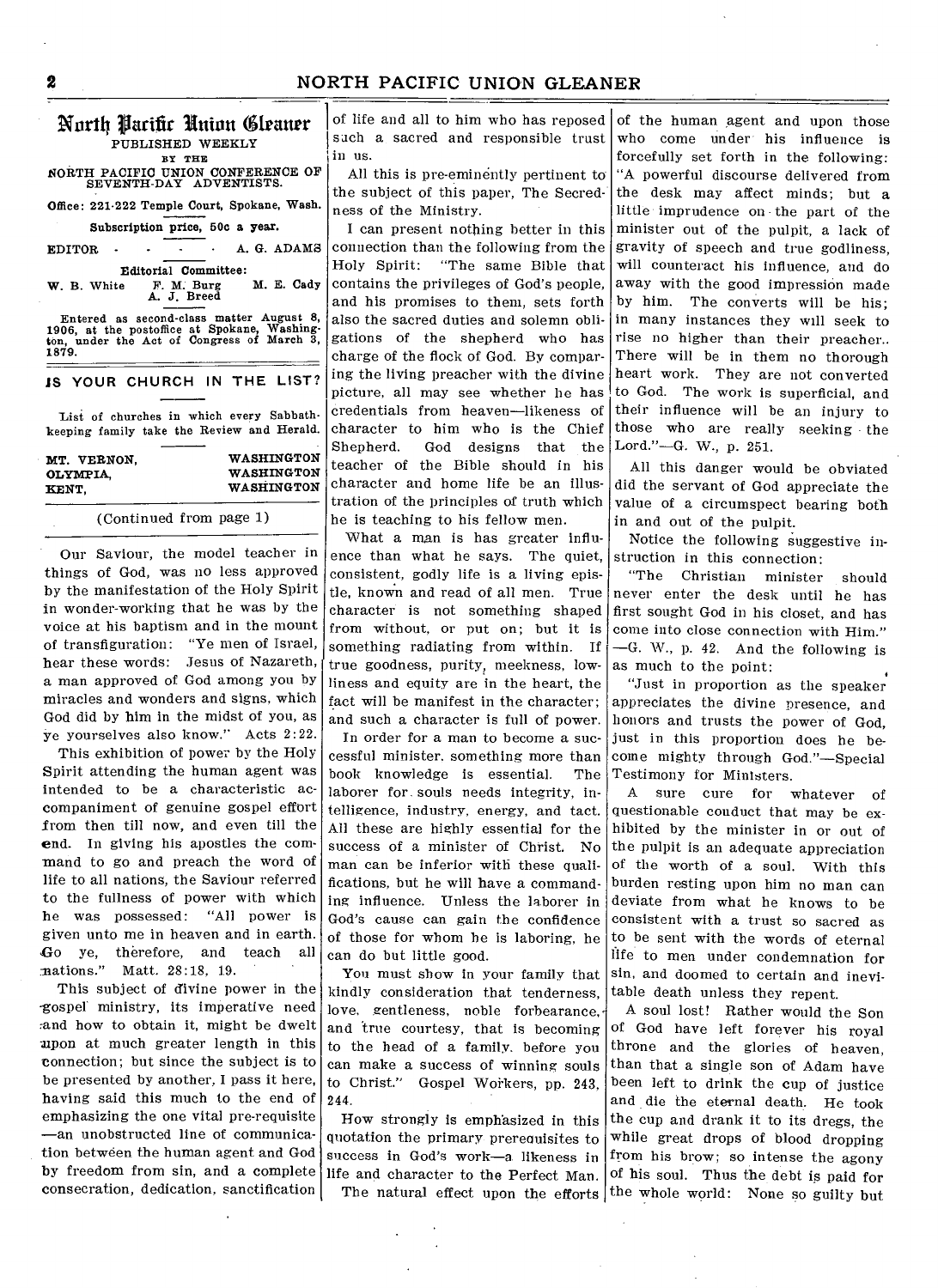that through the merits of this sacrifice he may be fully pardoned. Nothing remains but for the sinner to truly and sincerely repent, acknowledging with deep sorrow his guilt, and then by faith take the offered salvation.

Such a price having been paid for the salvation of the lost, what a sense of the worth or souls ought to possess the man who goes as Christ's ambassador to a world estranged from God! What could cause the minister to "magnify" his office more than that he appreciate the value of those for whom redemption has been so dearly purchased? And what could lead him to live in a more careful and circumspect manner?

Notice the following pointed words as to the worth of blood-bought souls: "Until we have clear ideas of what those will enjoy who are saved in the kingdom of glory; until we can fully comprehend the value of that life which measures with the life of God; until we can fully realize the riches of the reward which is laid up for those who overcome, we cannot know the inestimable value of a soul."—G. W., p. 375.

Some of the strongest and most beautiful figures are used in the Bible to convey to us the truths of the gospel. The following in Isaiah 53:

"When thou shalt make his soul an offering for sin, he shall see his seed, . . . He shall see the travail of his soul, and shall be satisfied.'',

Our Lord has suffered—poured out his soul unto death: "My soul is exceeding sorrowful, even unto death." Matt. 26:38. The offering was made -on-behalf of the-lost. He sees in the sinner who accepts the offering his "seed," the "travail of his soul," and he is satisfied. As a mother, seeing her precious babe in her arms, forgets her suffering, for joy, she is satisfied.

A lesson from this to the minister of the gospel is that, as a worker together with Him, souls will be born into the kingdom through his labors only as he enters into the sufferings of Christ—partakes with Him in his travail for the lost. A consciousness of this vital fact will preclude everything in the daily life or in the work done in the desk that is inconsistent with his solemn and weighty trust.

Referring again to the subject of Heaven-given power and its manifestation as intended to accompany the work of the ministry: This power is offered to the human agent for nought else than an equipment for service in the work to which he is called, namely, that of soul-saving. Yea rather, this power which comes through the Holy Spirit, is to use, is to work the human instrument to this end. It is to be exercised according to his own will who gives it, and not at the **ques**tionable option of the man. We have the following with reference to the work of the Apostles: "God also bearing them witness, both with signs and wonders, and gifts of the Holy Ghost, according to His own will."— Heb. 2:4. A correct view of this point may serve to save from the dangers of their position such men as apparently are anxiously concerned about an exhibition of power in connection with their work—healing of the sick, or other manifestations of power, and not so much concerned for the possession of this power in soul-saving.

The greatest miracle that can be wrought is that upon the minds and hearts of sinful men, to turn their affections away from the low and grovelling to the pure and elevating, and the renovating of their soultemple. It is to accomplish this end that God sends men forth vested with Holy-Ghost power: and the axiom is submitted here as fundamental, that in proportion as God can use men to save souls from the thraldom of sin can He exhibit his power through them in miracle working; and that, only and always, "according to his -own will," and to the end of soul-saving.

The minister is the anabassador of Christ, in his stead beseeching men to be reconciled, vested with full power and authority to represent the interests of God's kingdom in the land or the enemy, and to use every means consistent with the principles of the kingdom which he represents to induce men who have become alienated from God to.sever their allegiance to the enemy and come under the scepter of their lawful sovereign.

The Savious said to Peter: "I give you the keys of the kingdom;" suggesting a delegation of the authority

belonging to an ambassador. It is expressly stated that what he did in his capacity would be recognized in heaven.—Matt. 16:19. Another expression conveying a similar thought: The apostle refers to the words spoken by tne messenger of God as "A savor of life unto life, or of death unto death."—I. Cor. 2:16. Well does the great apostle ask: "And who is sufficient for these things?"

Who is there?—Yea, Brethren, who of us appreciates as we should 'what such a trust as this means, and what a responsibility there is involved in it to the human agent? Are we working as sent by the great King? Or are we merely employed, and work as hirelings?

Did we appreciate our trust and responsibility, nothing of inducement —offers or prospects of worldly gain, in finances, honor or position; nothing of allurement—yea, nothing could divert us from the faithful and constant discharge of the exalted duties of our office. Saddest of all objects: A man, upon whom God has been pleased to confer such an honor and to whom so huge and sacred a trust has been committed, turning aside from his heavengiven work to pamper a desire for gain in worldly things—money, property, honor, popularity, pleasure! It would seem impossible that men would be so untrue and recreant to so great a trust.

We hear of ministers who make it a condition of accepting a place of responsibility in the work of God that a certain wage be insured them or that other concessions be made to their demands for consideration in their favor. What a spectacle! Such a man as this purporting to be a worker together with the One who, though rich, became poor, and while going about: doing good, "had not where to lay his.. head!" Is he entering into the suffer- ings and sacrifices of Christ for the. salvation of a lost race? Rather, is henot an hireling, caring not for the: sheep? Will he expect at last to hear the "Well done, good and faithful servant, . . . Thou hast been faithful over a few things"? Will he expect to have placed upon his brow a crown of glory weighted with shining stars, and sit on the throne of Him who, for his self-emptying—for mak-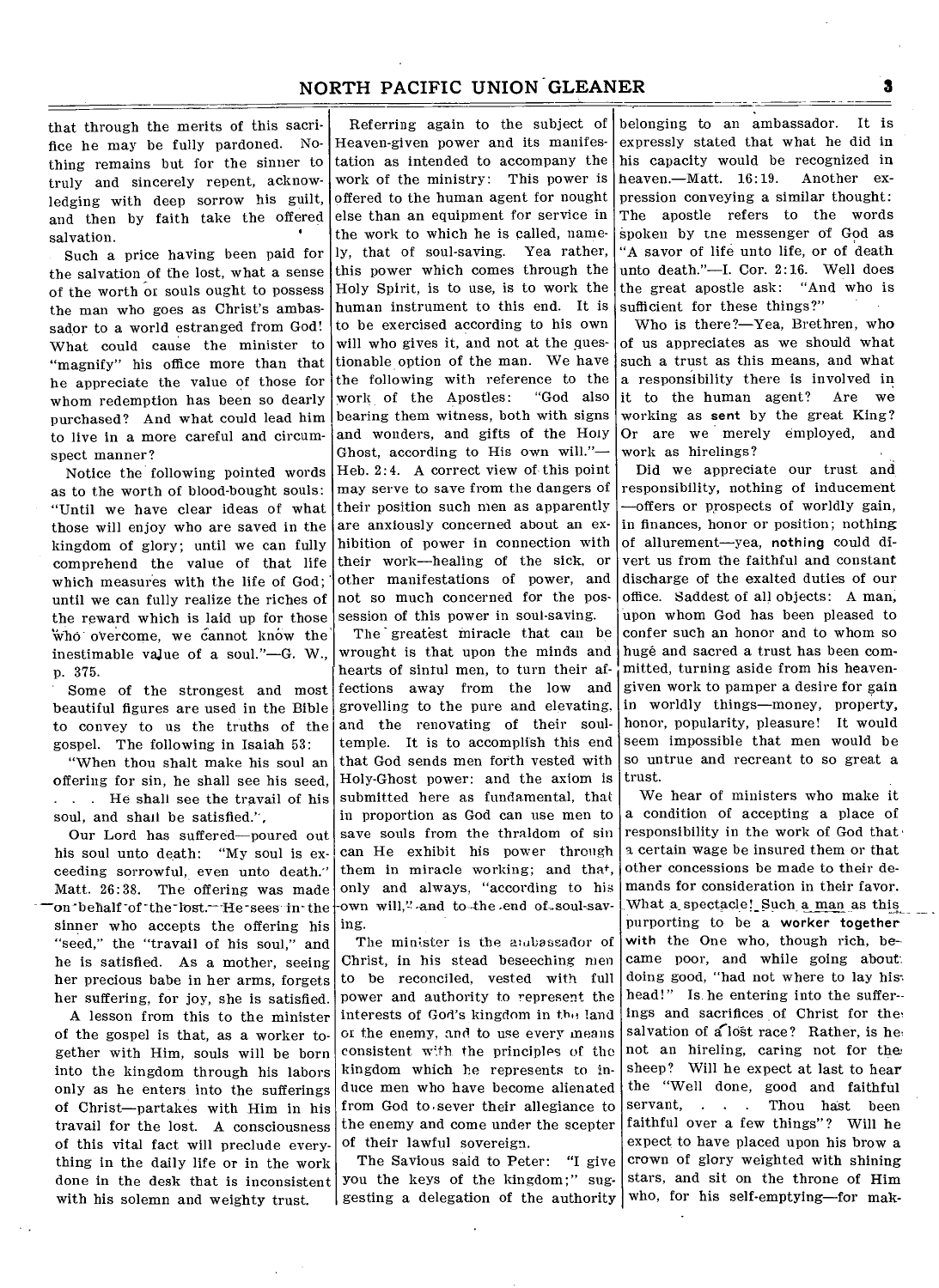ing himself of no reputation, taking the form of a servant, and becoming obedient unto the death of shame, has been "hignly exalted," and given "a name that is above every name," and to whom "every knee shall bow"? Possibly such a person may be resting in his false hope; but there is surely an awakening for him, which, if it does not come while mercy yet lingers and he recovers himself from the danger of his position, will come when it is too late; and what anguish and wailing when he hears the words, "Depart from me, I know you not!"

Brethren in the ministry, let us magnify our office. Is it not enough for us that so sacred a trust and such an exalted a privilege is given us, to work with Christ in saving the lost? Does pot such favor and honor from God eclipse everything that might be gain to us—houses, lands, honor, position, pleasure? Are they not waste and refuse to us for the "excellency" of the honor conferred by Him who has appointed us?

Now to return to the hope of "Well done" for the "good and faithful servant:" Faithfulness in the work of God is an appropriate and fitting phase of our topic.

Paul said of his work that he ceased not to warn the people "night and day with tears."—Acts 20:31. He warned the Bishops at Ephesus to faithfulness in their trust as "overseers" of the church, appealing to his own diligence in declaring the whole counsel of God to the people. He counted not his life "dear" unto himself, that he might fully accomplish his ministry.-Acts 20:24-27. He said to the Roman believer that he felt himself "debtor" to all men; so that as much as lay within him he was ready to go to Rome and preach the gospel there.— Rom. 1:15.

Another example of the faithful devotion to the work committed to him is Epaphroditus, whose life was put in jeopardy in his unrelenting service for the people.

Paul, the peerless apostle of Christ, when setting Timothy apart to the work of the ministry, most solemnly charged him to preach the word, making his appeal the coming of a day when God will judge the quick and the dead.=-I. Tim. 4:1-2.

It is well, at this point, to call attention to this solemn appeal of judgment to come: Paul urged this upon whom he sought to lead to repentance. Appealing in this way to Felix, he caused him to tremble. He assigned the same reason to the Athenians when urging them to repent and turn to God.—Acts 17:30-31. He told the Corinthians that a day of settlement<br>was surely coming for them: "For was surely coming for them: we must all appear before the judgment seat of Christ, that every man may receive the things done in his body, according to that he hath done, whether it be good or bad."—I. Cor. 5:10.

The wise man, urging the duty to keep the commandment of God, made the same appeal: "Fear God and keep his commandments: for this is the whole duty of man: for God shall bring every work into judgment, with every secret thing whether it be good or evil."—Eccl. 12:13-14.

The same appeal is to be made in the work of the gospel today; but with much more solemnity, and hence with much greater moving power upon the people: for it is "The hour of his judgment is come." With Paul it was judgment to come. But the judgment is here now: Most solemn and stirring thought! Should it not cause both ministers and people to tremble, even more than did Phelix under Paul's appeal?

'"And I saw another angel flying in the midst of heaven, having the everlasting gospel to preach unto them that dwell upon the earth, and to every nation, kindred, tongue and people; saying with a loud voice, 'Fear God and give glory to him, for the hour of his judgment is come; and worship Him that made the heavens and the earth, the sea, and the fountains of waters."—Rev. 14:6-7.

I can leave this subject with the Brethren of this convention with nothing more appropriate than to quote some of the words of warning which were spoken to us when the charge was given at our ordination:

"Again the word of the Lord came unto me, saying,

Son of man, speak to the children of thy people, and say unto them, When I bring the sword upon the land, if the people of the land take a man of their after, they have erred from the faith,

coasts, and set him for their watchman;

If when he see the sword come upon the land, he blow the trumpet, and warn the people;

• Then whosoever heareth the sound of the trumpet, and taketh not warning; if the sword come, and take away, his blood shall be upon his own head.

He heard the sound of the trumpet, and took not warning, his blood shall be upon him. But he that taketh warning shall deliver his soul.

But if the watchman see the sword come, and blow not the trumpet; and the people be not warned; if the sword come and take any person from among them, he is taken away in his iniquity; but his blood will I require at the watchman's hand.

So thou, 0 son of man, I have set thee a watchman unto the house of Israel, therefore thou shalt hear the word at my mouth, and warn them from me."--11,zek. 33:1-7.

"Thou therefore, my son,, be strong in the Grace that is in Christ Jesus.

And\_the things that thou hast heard of me among many witnesses, the same commit thou to faithful men, who shall be able to teach others also.

Thou therefore endure hardness, as a good soldier of Christ Jesus.

No man that warreth entangleth himself with the affairs of this life; that he may please him who hath chosen him to be a soldier.

And if a man also strives for masteries, yet is he not crowned, except he strive lawfully.

The husbandman that laboreth must be first partaker of the fruits.

Consider what I say; and the Lord give thee understanding in all things."  $-Tim. 2:1.7.$ 

"Study to show thyself approved unto God, a workman that needeth not to be ashamed, rightly dividing the word of truth.

But shun profane and vain babblings for they will increase unto more ungodliness."—I. Tim. 2:14-16.

But they that will be rich fall into temptation and a snare, and into many foolish and hurtful lusts, which drown men in destruction and perdition.

For the love of money is the root of all evil: which while some coveted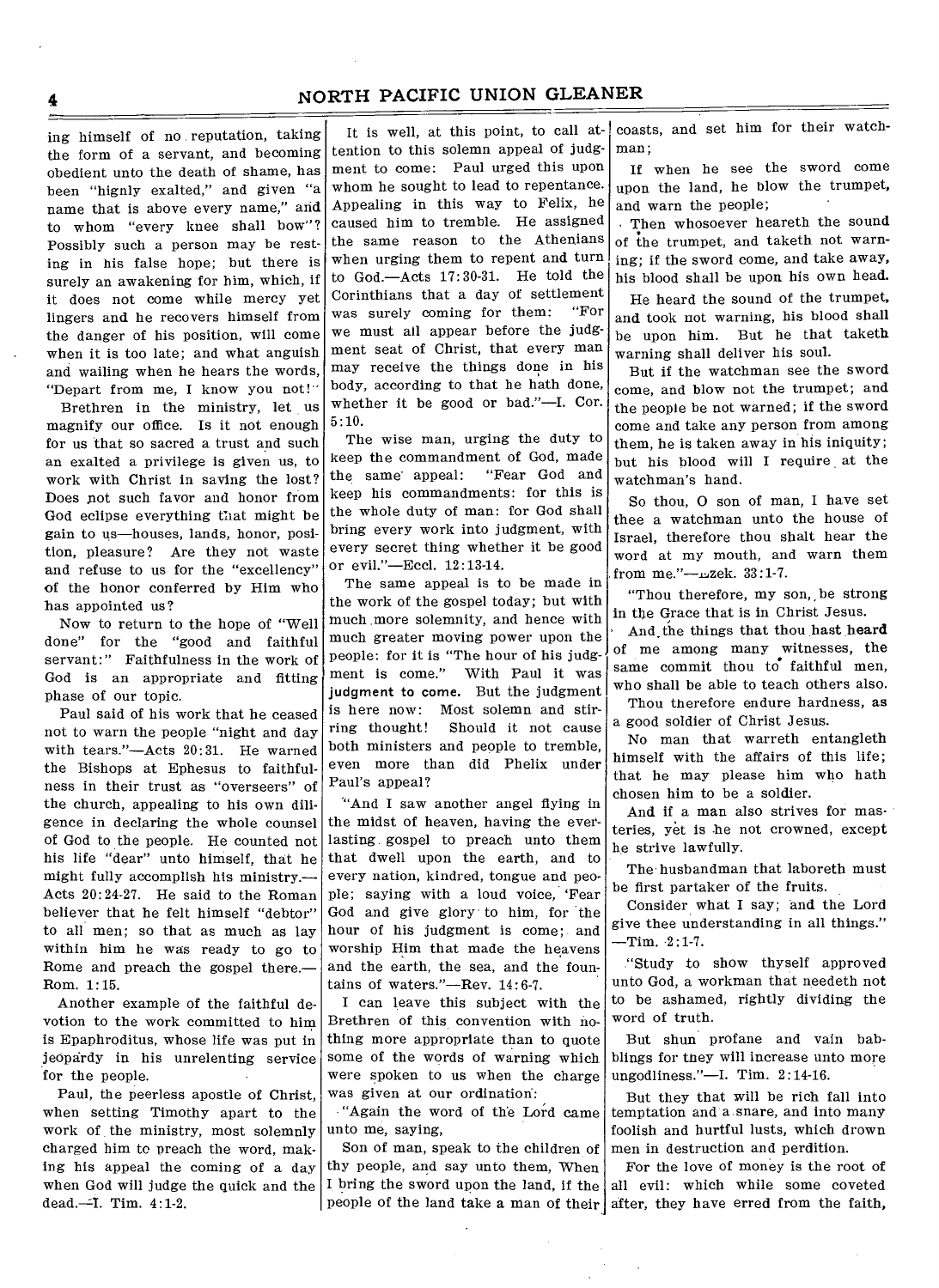#### **BRITISH COLUMBIA**

#### **BRITISH COLUMBIA CONFER-ENCE.**

Elders W. B. White and H. W. Decker and Prof. M. E. Cady attended our annual conference at Vancouver and gave some special instruction along the lines of The Growth of The Message and Faith and Education.

Bro. A. G. Adams was also present and rendered valuable help.

Miss Bertha Lofstad of Tacoma, Wash., was elected Secretary and Treasurer of the B. C. Conference at its recent session. She is now busy at work in the office.

Arrangements are now being made to open an Indian \_Mission at Port Simpson in the early Spring. Elder T. H. Watson has arrived to take charge of the Indian Mission but will spend some time in Victoria till the weather becomes favorable to operate at Port Simpson. He is authorized also to secure donations for that work.

Bro. Henry Pierce, our Indian minister, is at Walla Walla College with Elder J. **L.** Wilson attending a Ministerial Institute. They will also try to secure some much needed help for the Mission.

A thirty-five hundred dollar boat has been purchased for ten hundred and fifty-six dollars for the Indian work. It is undergoing repairs. Funds are greatly needed to meet the obligation. \ Bro. J. Rottacker has been released from the School Farm at Port Hammond and is thinking of returning to his ranch in the Okanagan country.

Eld. Willis Adams, President of the Manitoba Conference, is at Port Hammond visiting his brother. He will go next to Southern California where other relatives live.

The writer was instructed at the recent conference to search for. two or three helpers for Elder Young's district and also a worker for Victoria. This will increase our corps of workers quite materially.

Our\_Industrial School at Port Hammond was placed upon an Academic basis at our last conference. Workers 'can thus be prepared in the home field.

A new school building and dormi-

next summer. Students can then be taken from different parts of the field and properly cared for. We shall hope to see the school well filled next Fall.

We have every reason for believing the recent Annual Meeting of The British Columbia Conference has marked a new era in the progress of the work in this field. The delegation was the largest ever held and all the delegates but one were present at the first meeting. Every plan passed upon was unanimous. The Holy Spirit was present from first to last and the spirit 'of unity characterized all the meetings.

A digest of the work done will appear in the Review and Gleaner soon, that all our scattered members may know all the plans laid for the future and of the progress of the work. Some of the most important sections, however, will be given here, that special attention may be called to them and their needs.

It was decided to establish one or more Indian Missions in the North and carry on some simple industries. Eld. T. H. Watson of the Western Washington Conference, will have the immediate charge. The Conference has donated liberally toward his support. Everything accomplished in this line will have to be done by donations. The N. P. U. Conference has given money to purchase two hundred and forty acres of land near Port Simpson. Buildings must next go up. As there are no roads or means of travel except by water in all that country, a<br>boat is necessary. This will cost boat is necessary. eleven or twelve hundred dollars. We hope and pray that our brethren may donate liberally to this laudable enterprise and we believe God will move upon souls to give for this work among the Indians.

Action was also taken to move forward with the School at Port Hammond. It was placed upon an aca demic basis and fifteen hundred dollars was voted and partly pledged to start the necessary buildings. It is understood, however, that it may take several hundred more before the tory will be built on the School Farm with beautiful mountain scenery near pears quite impossible for Brother Cof-

by. The attendance at the present in this, school is twenty-two, bright children ranging from the primary to the eighth grade. The work on the new building will commence as soon as the weather will permit. Soon we shall begin a systematic effort to raise money to complete the undertaking. Let us all prepare to take hold of this in a way that will show that we are taking an interest in preparing work-

ers for the field. Nearly all of our workers pledged their second tithe to this work. Some pledged more.

Our working force must be increased this year and the evangelical work pushed forward greatly.

One new church of 'believers was raised up and added to the Conference this year. Two or more should be added the coming season. But the increase of workers means an increase of funds to meet the expense. Let us be faithful in rendering unto God the tithe, which is His for carrying on this work. Our tithe has greatly increased the past few months, but our membership in this field is small and unless all our brethren are faithful we shall fall short of meeting the needs.

We have all reason to rejoice over the special blessing of God the past year and renew our courage for the future. Pray for the work and workers. E. L. STEWART.

Port Hammond, B. C.

# **WESTERN WASHINGTON.,**

#### **CANVASSING WORK.**

Western Washington is a splendid section of country in which to place the books containing Present Truth. Money is as freely circulated here as in any part of the state I know of. And with such times of prosperity as we are now having, why should there not be a campaign inaugurated and carried forward for the sale of our books as will, during the coming year, far exceed anything that has heretofore been done in bookselling in this field?

buildings are completed. We have by a combination of circumstances our something over two hundred acres of State Agent, Brother W. H. Coffin has rich land situated twenty-five miles been taken from his work for the past from Vancouver in the quiet country two months or more. And since it ap-It has been a cause for regret that

t

6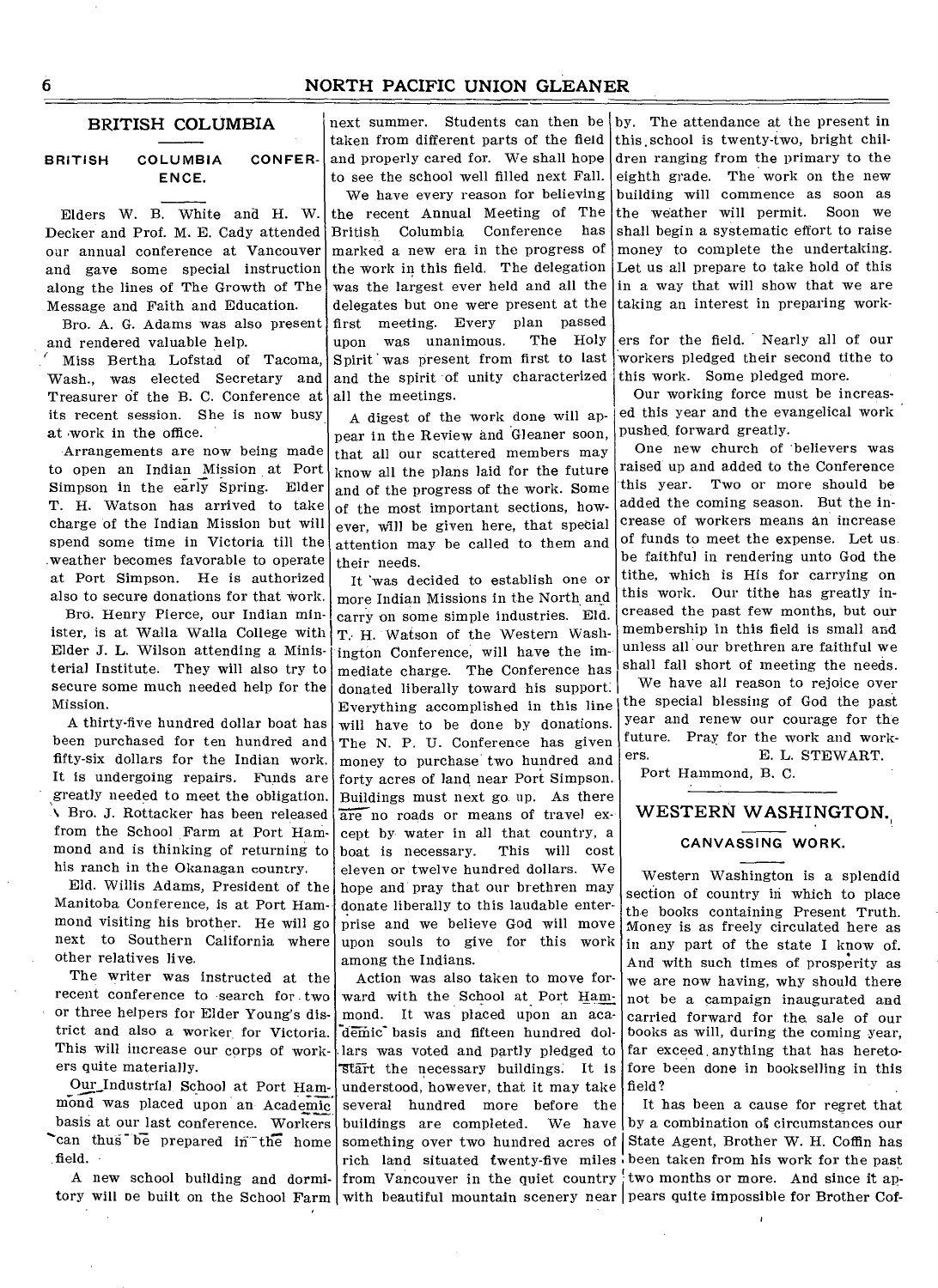and pierced themselves with many sorrows.

But thou, 0 man of God, flee these things; and follow after righteousness, godliness, faith, love, patience, meekness.

Fight the good fight of faith, lay hold on eternal life, whereunto thou art called, and hast professed a good profession before many witnesses.

I give thee charge in the sight of God, who quickeneth all things and before Christ Jesus, who before Pontius Pilate witnessed a good confession;

That thou keep this commandment without spot, unrebukable, until the appearing of our Lord Jesus Christ."— I. Tim. 6:9-14.

"Neglect not the gift that is in thee, which was given thee by prophecy, with the laying on of hands of the presbytery.

Meditate upon these things; give thyself wholly to them; that thy profitings may appear to all.

Take heed unto thyself, and unto the doctrine; continue in them; for in .doing this thou shalt both, save thyself, and they that hear thee."—I. Tim. 4:6-16.

"Take heed therefore unto yourselves and to all the flock, over which the Holy ghost hath made you overseers, to feed the church of God, which he hath purchased with his own blood."—Acts 20:28.

"I charge thee therefore before God, and the Lord Jesus Christ who shall judge the quick and the dead at his appearing and his kingdom;

Preach the word; be instant in season, out of season, reprove, rebuke, exhort with all longsuffering and doe trine.

For the time will come when they -will not endure sound doctrine; but after their own lusts shall they heap to themselves teachers, having itching ears;

And they shall turn away their ears from the truth, and shall be turned unto fables.

But watch thou, in all things, endure afflictions, do the work of an evangelist, make full proof of thy ministry.— I. Tim. 4:1-5.

"Feed the flock of God which is among you, taking the oversight thereof, not by constraint, but willingly; ence for this object. The pupils had

not for filthy lucre, but of a ready mind;

Neither as being lords over God's heritage, but being ensamples of the flock,

And when the chief Shepherd shall appear, ye shall receive a crown of glory that fadeth not away."—I. Peter 5:2-4.

May the Lord help us to be true to our trust!

ELDER F. M. BURG.

## **UPPER COLUMBIA.**

## **REPORT OF THE UPPER COLUM-BIA INSTITUTE.**

There were so many calls for the subjects presented at the Institute to be printed, with tne "question box," that the conference placed the matter in the hands of the Walla Walla college press. it is a pamphlet of about 70 pages .and forms a neat compendium of truth on many subjects of real interest and help to the family, the church and Sabbath-school teacher, the canvasser, the Bible worker, the church elder, the pastor-everybody. Send 10 cents in silver to the Upper Columbia Tract Society, college Place, Wash., and secure one of these valuable brochures, post paid. Send NOW and receive one as soon as they are off<br>the press. G. E. LANGDON. G. E. LANGDON.

#### **AN INTERESTING OCCASION.**

One evening of the late Ministerial Institute at College Place was given to a missionary exercise by the children of the church school here. The program showed much pains in its preparation, and certainly reflected credit upon the teachers of that department, Miss Katherine Hale and Mrs. Lydia Wolfkill. It consisted of songs and recitations, in concert and<br>otherwise. The enrolment is now The enrolment is now fifty-eight, and it was pleasant to hear all voices in the Scripture recitations. The children have entered with enthusiasm into what we know as Elder Shaw's enterprise of a mountain mission in India, and the closing part of the evening's entertainment was the taking of a collection from the audialready earned, by selling papers and other bits of missionary work, more than twelve dollars, and this collection raised the sum to nearly forty dollars. **HELEN C. CONARD.** 

## **MONTANA**

#### **CANVASSING WORK.**

Not more surely did the Lord call the twelve apostles than He is calling workers today.

We feel confident that the seventysix adults who sacrificed all the pleasures and comforts of their homes in the year 1906 to give their lives for the promulgation of the Third Angel's Message in benighted fields, will serve as an inspiration to a multitude in this land to step into the ranks and "prepare for service here and for the joy of a wider service in the world to come."

From the pen of Sister White in the Review of Jan. 17th, 1907, comes these words: "Not one thousandth part of what should be done is being done by those who understand the\_plan of salvation." Notwithstanding the fact that we are so far behind where we ought to be in the Lord's work, we have room to feel encouraged. The Lord is laying the burden of service on precious souls here in Montana, and we believe that a Gideon's band will enter the field this spring, who will circulate the printed page from north to south, from east to west.

For the training of these workers we are holding an institute at the Mt. Ellis Academy. It began Jan. 25th and will last ten days. Instruction, counsel and advice will be given at this institute. Those present to instruct are Bros. H. H. Hall of Mountain View, Cal., and C. G. Bellah, Central Union Conference canvassing agent of Kansas City, Mo., besides our conference president, Elder W. F. Martin.

F. E. FAIRCHILD.

A canvassers' institute is now in session at Mt. Ellis Academy, near Bozeman, Mont. Good help has been secured for this meeting, and we hope as a result that many of our young people in the Montana Conference will decide to take up this important work.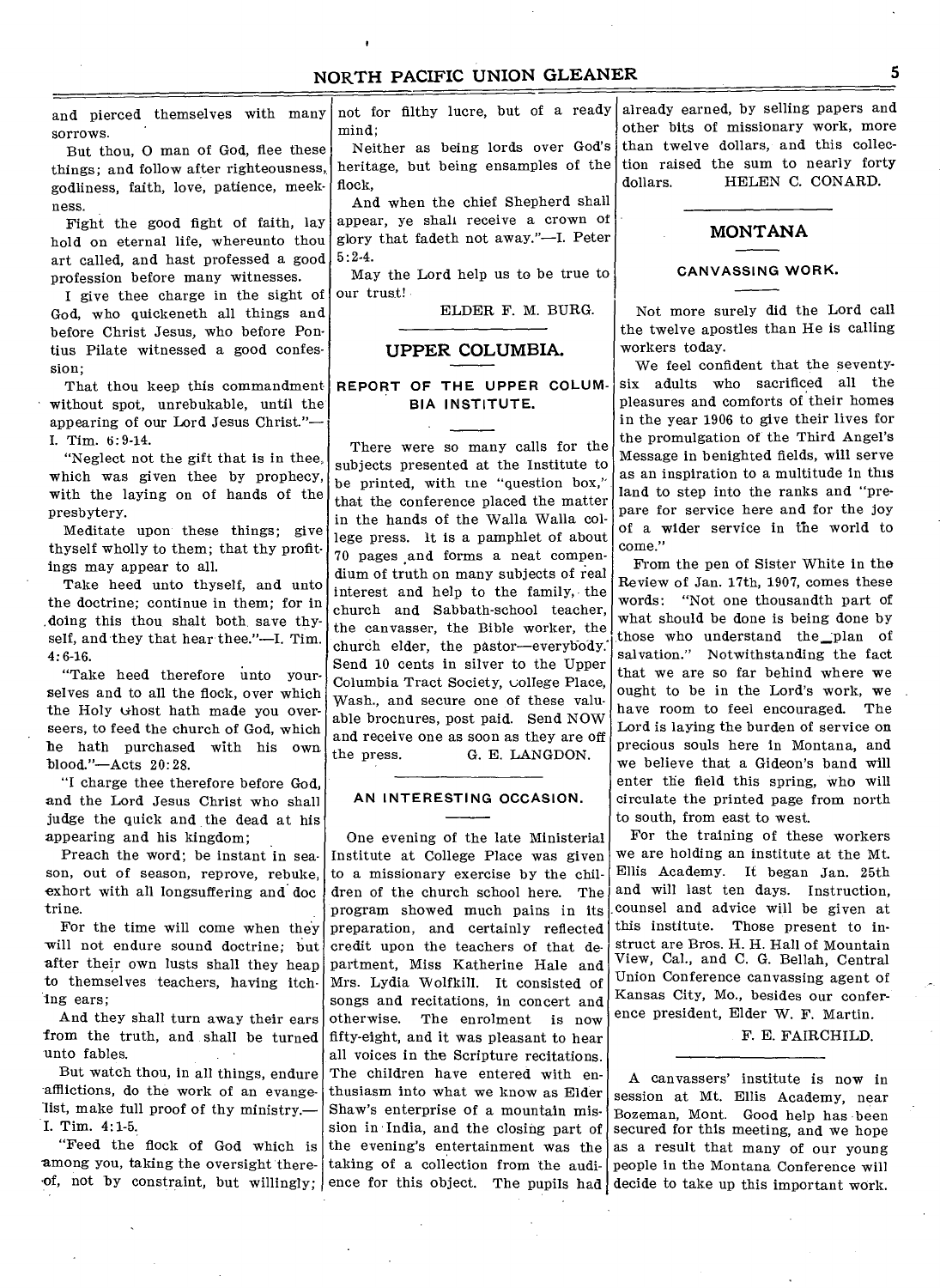fin to take up the work again in this with those in charge of these schools line for some time, the Conference in regard to these proposed institutes Committee at a recent meeting voted to secure the services of some one else as. director of the book work in our field if such a person could be found.

I wish now to announce that a man to fill the vacancy has been secured in the person of Brother C. L. Davis, who has spent a number of years in very successful canvassing. Brother Davis is well and favorably known to many of our people in Western Washington; having been working in Sanitarium lines in Seattle and Vancouver, Wash., for some time. He will now take hold of the book work in a vigorous way; and it is hoped that under God's blessing he will soon enlist many persons for the sale of our publications, and lead a campaign in this good work that will be proportionate to the importance of the message we have to give to the world in this generation.

Brother Davis is now attending an Institute of State canvassing agents at College Place, where such strong book men as Brethren E. R. Palmer, H. H. Hall of the Pacific Press; and Brethren Bellah, Hebard and Cochran of the Central Union Conference are giving instruction that will greatly help the field agents in their work.

I take this means of introducing Brother Davis to those who are now canvassing, to our churches, and to those who may be contemplating taking up the work in this line.

To our church elders and ministers' I would suggest that they send Brother Davis the names and addresses of such persons as they may know or find from time to time who may possibly be interested in canvassing and induced to take up the work. We need this help from these brethren in our efforts to enlarge and build up this work. Address Brother Davis at 309 Second Ave. North, Seattle, Wash. Though he will only be there as occasion requires, I give this as his address until he may see it best to give other instructions concerning his correspondence. Mail addressed to him at Seattle will be promptly forwarded.

I should mention before closing that it is the present plan to arrange for a Canvassers' Institute at each of. our Intermediate Schools, Mount Vernon and Meadow Glade. We will counsel

so that satisfactory and agreeable arrangements may be made.

May the Lord be our loader in this great work; and may the human agent maintain a position where he can be used in the work.

F. M. BURG.

## **RESOURCES OF THE SOUTH.**

Will it pay to invest means in the South? Is it such a poor barren' field that no harvest will be reaped from the seed sown? Are there men of means and intelligence in the South who will ultimately make this work self-supporting and return into the cause that which will bring souls into the truth in other great mission fields?

To the first question we answer emphatically, Yes. To the second question, a hundred times, No. To the third question, a thousands times, Yes. The South has wondrous resources. Men of the keenest intelligence, men whose blood is the purest Anglo-Saxon, men of unconquerable energy, and of fiery zeal, are the men who are leading the South today.

Though there is not the soil in every part of the. South that is found in Illinois, Iowa and other States in the wonderful garden valley of the upper Mississippi, yet there are great agricultural possibilties here. What would the world do without the cotton fields of the South? I recently had the privilege of visiting at Montgomery, Ala., a manufacturing plant which took the cotton in its first raw state, and saw the process step by step until it went out of the mill as cloth ready to wear. 1 saw the manufacture of cotton seed oil and of cotton seed meal. Truly, this resource alone has almost :Ilimitable possibilities.

Recently, passing through the great cotton fields of Alabama and Georgia, I visited the orange orchards of southern Florida. 'There I saw also bananas, pineapples, lemons and other tropical products growing. Northern crops, such as potatoes and garden vegetables, are grown during the winter, and tropical products during the summer. I thought, What a wonderful country, what wonderful possibilities!

Then there is the rice crop; the

mighty pine forests, producing turpentine and lumber in almost limitless quantities; the great sugar cane industry, and many other agricultural resources that are peculiar to this part of the United States.

There are also mineral resources, an abundance of coal, iron and other metals, and to a certain extent the more valuable minerals, silver and gold.

Already a large amount of manufacturing is done in the cities of the South. Many of the cities will compare favorably with those of the<br>North. The school system in the The school system in the South, while yet not equal to that in the North, is improving, and in many of the cities may be found excellent educational institutions. Nashville has a number of universities of high class for white people; also the world fa,mous Fiske university and other first class institutions for colored people.

The Lord will give wisdom that our work may be placed on such an elevated plane that the people of energy, of intelligence and of refinement may be reached. Nowhere in this world can be found a class of people of greater refinement, generosity, hospitality and the graces which constitute them true Christian ladies and gentlemen than are the best people of the South.

It is true that there are many in terrible need of help, but we believe that God will help us in time, and in a brief time at that, to reach the people who will make this work self-supporting, and who will make the South a great missionary field for work in the semitropical lands of heathenism. Yes, the South has abundant resources in men and means, and must yet play an important part in the closing work.

Let us give and pray that this may be speedily accomplished, for surely the Lord will not come and leave the work unfinished in the South for which he has been calling through the Spirit of Prophecy to this people so earnestly for many years. Remember that the first one-third of the \$150,- 000 fund comes to the South. Who will help now, sending your gifts through your church or conference treasurer?

J. S. WASHBURN.